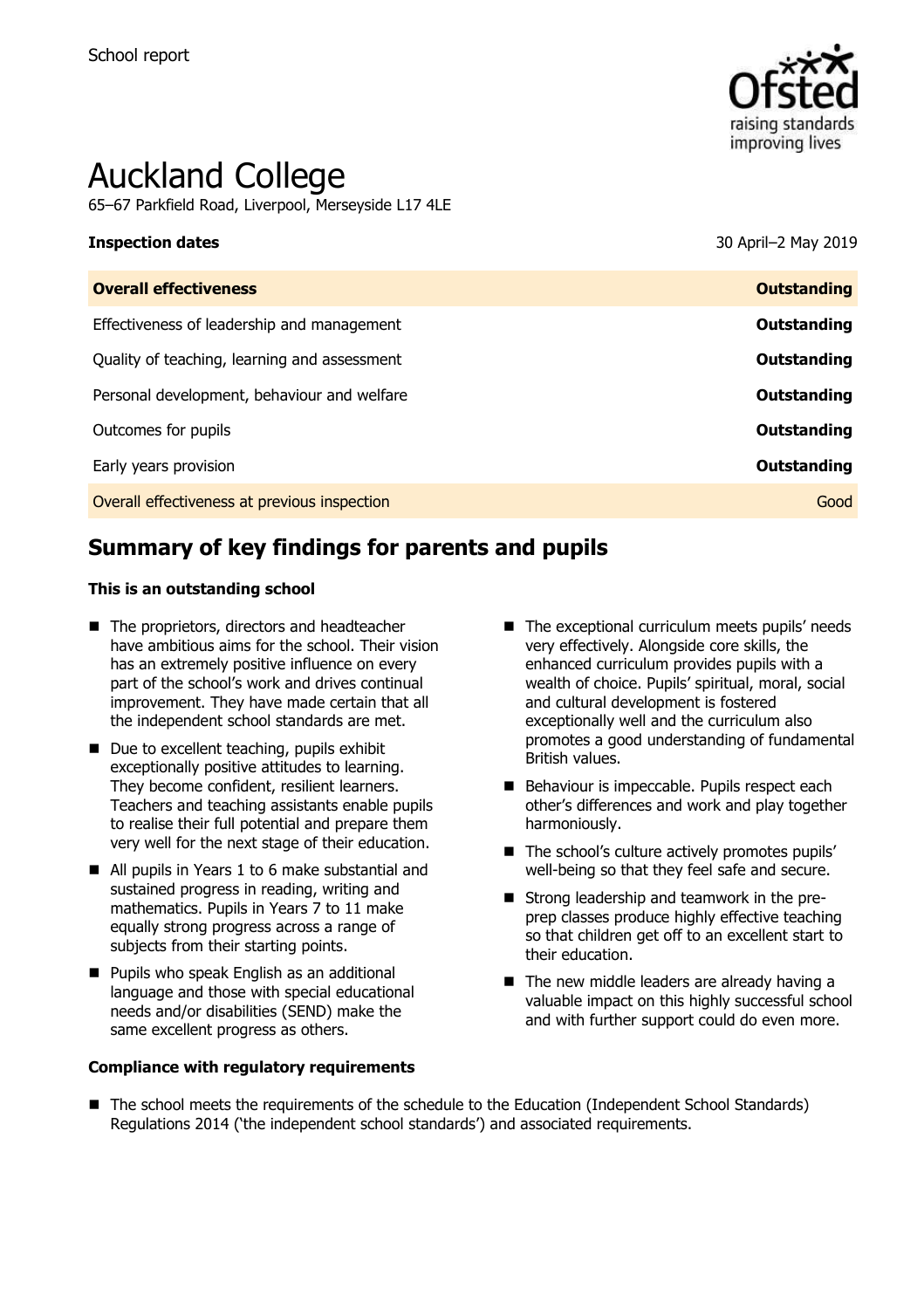

# **Full report**

### **What does the school need to do to improve further?**

■ Further enhance leadership and management by continuing to develop and support those staff that are new to middle leadership roles.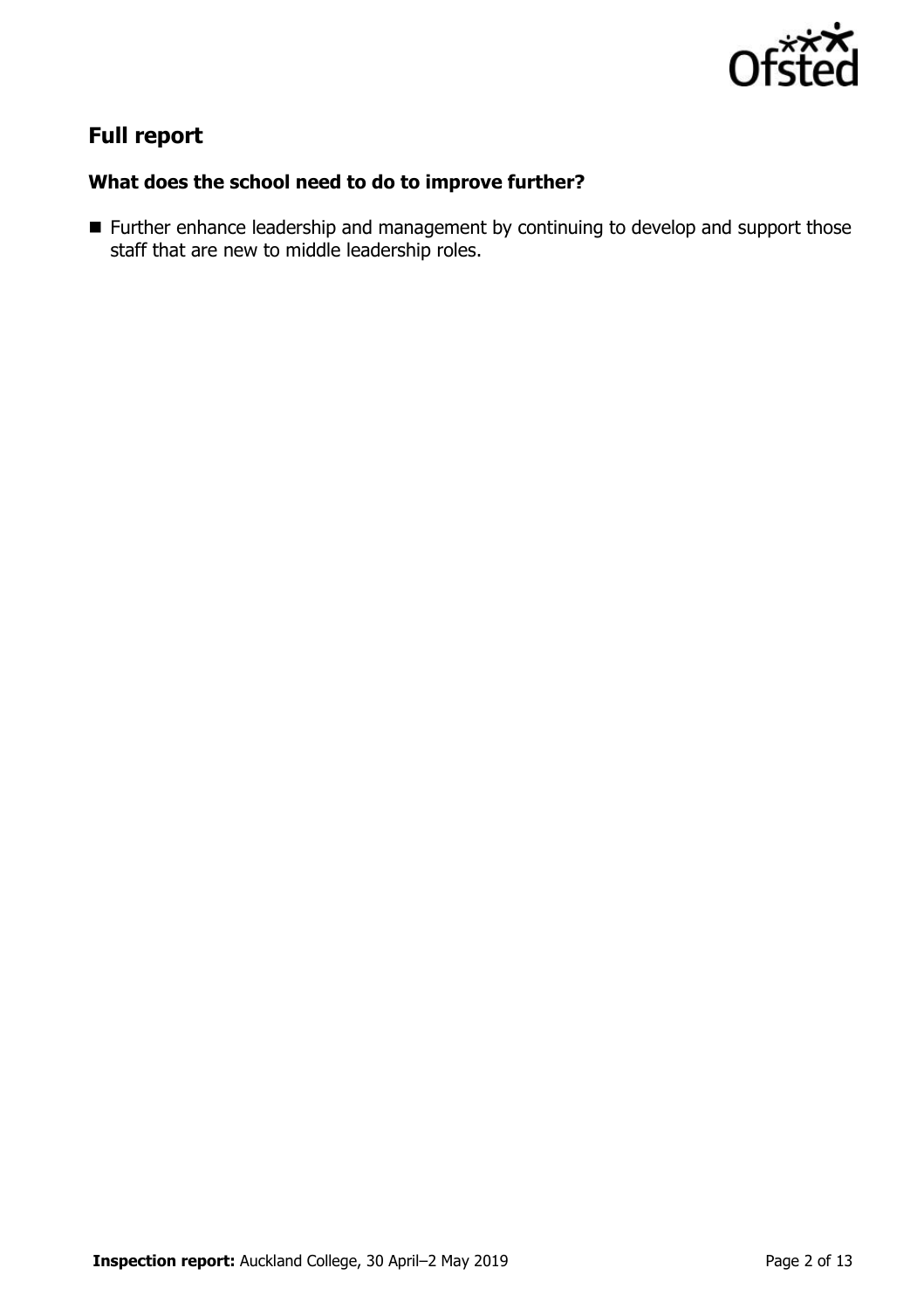

# **Inspection judgements**

#### **Effectiveness of leadership and management Cultum Outstanding**

- The headteacher sets an inspirational vision for the school. She is very effectively supported by the deputy headteacher. Her determination that all pupils will succeed and take their place as effective citizens is well understood by staff and pupils.
- Senior leaders set very high expectations for pupils and staff. Leaders have led improvements in teaching, learning and assessment for all pupils, which have resulted in improvements across the school, both in the quality of teaching and pupils' outcomes.
- The deputy headteacher has devised an excellent system for tracking the progress of pupils across the school. Leaders are looking to measure the extent to which pupils develop greater depth and mastery in different subjects. The tracking system provides a clear picture of every pupil's progress and attainment in all elements of learning. Teachers use this tracking to set aspirational targets for all pupils, including those with SEND and those who are new to learning English.
- Teachers are held to account for the progress their pupils make. There is a very effective performance management system based on secure evidence about the quality of the work of staff. Teachers know their pupils exceptionally well and how well each is performing. This means that they can plan lessons to precisely suit the needs of individuals.
- **E** Leaders have recently reviewed the management structure and created middle leadership roles. Middle leaders are already having a beneficial impact on this highly successful school. However, there is the potential for them to be even more successful.
- A highly qualified and skilled special educational needs coordinator (SENCo) has transformed the whole approach to supporting pupils with SEND. She ensures that accurate diagnosis and early intervention are provided for pupils who need extra help. She leads additional training for staff and has increased the skills of teaching assistants. There are regular reviews which ensure that interventions are successful and that pupils are receiving the best support.
- The curriculum is highly imaginative. Leaders have embraced the concept of knowing more in greater depth. In addition to the core curriculum, pupils of all ages choose from the enhanced curriculum of six topics over each academic year. The aim is to widen pupils' intellectual experience, improve research skills and inspire them. Currently the topics on offer include robotics and crazy science in Reception and Year 1, chess and upcycling in Years 2 and 3, community service and food technology in Years 4 to 6 and young enterprise and life skills in the secondary phase.
- Physical education lessons take place at I. M. Marsh sports centre which is part of Liverpool John Moores University. This enables pupils to experience high-quality resources. In addition to timetabled lessons, the enhanced curriculum choices include tennis, martial arts, lacrosse, trampolining, yoga and athletics. The school has its own bus to transport pupils to and from the sports centre.
- **Pupils'** spiritual, moral, social and cultural development is fostered in the relationships within the school and in pupils' contribution to the wider community. Pupils learn about different world faiths within personal and social education lessons. The curriculum is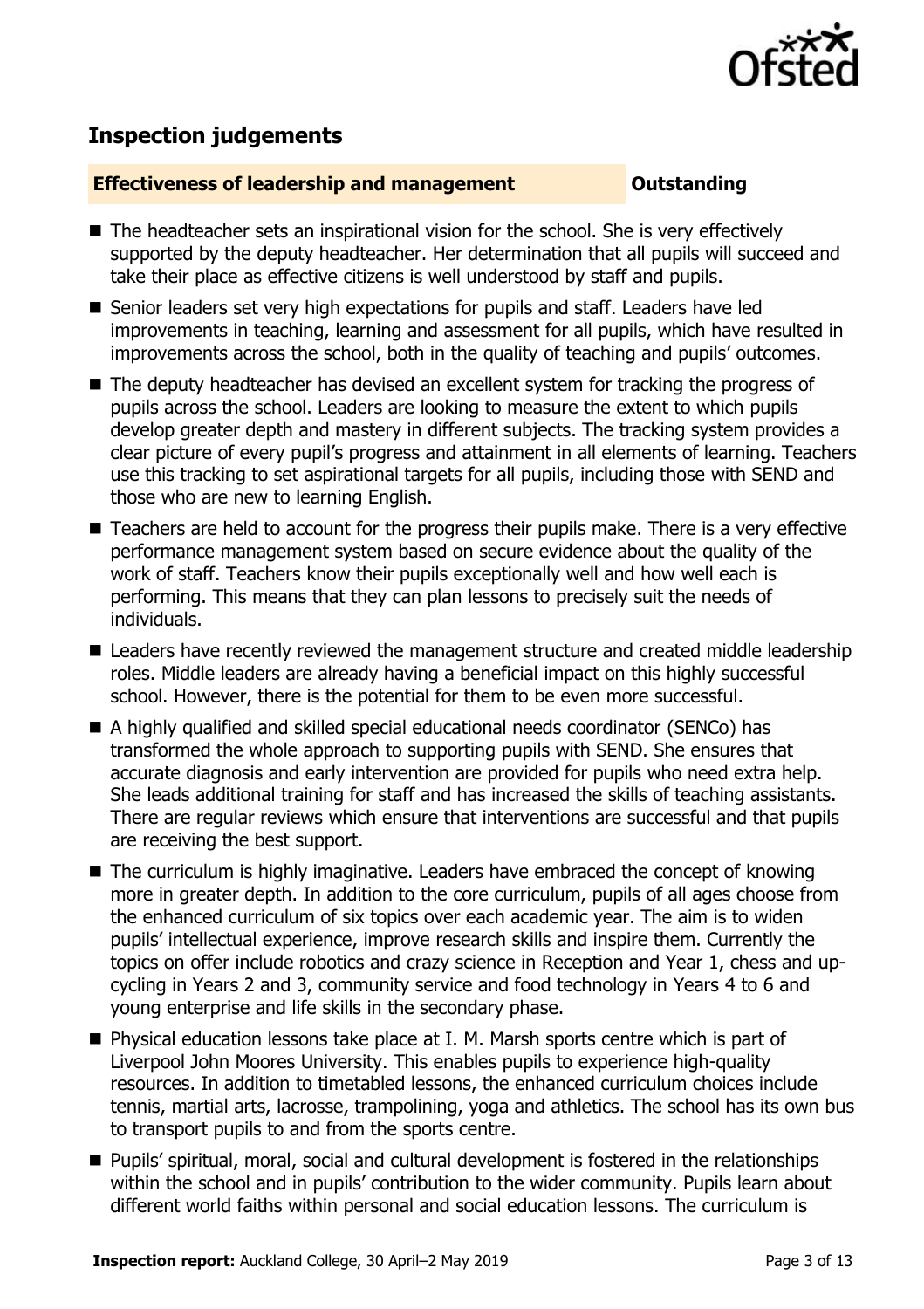

further enhanced by trips and visits, such as a recent visit to Berlin.

■ The great majority of parents and carers are highly satisfied with the work of the school. Comments such as 'my daughter skips into school every day with a smile', 'I love the friendly feel to this school', 'the hands-on teaching is so creative and imaginative' and 'fantastic school and excellent leadership' are typical of the many positive comments received. A very small minority of parents expressed concerns which were carefully investigated. Inspection evidence shows that the school is vigilant in ensuring that pupils are well cared for and that behaviour is extremely well managed. Parents praise both the excellent academic progress their children make and the outstanding support for pupils with SEND.

#### **Governance**

- Governance is excellent.
- The proprietors are rightly proud of the progress the school has made since it opened in 2000. They are fully involved in all aspects of the management of the school and ambitious to share their vision of what can be achieved in a small school. The directors are aware that the school is currently operating with a higher number of pupils than it is registered for. They intend to apply to the Department of Education for a material change to increase this number to 250.
- The two proprietors and two directors act as governors and determine the strategic direction of the school. They ensure that all the independent school standards are met and that the school is on a sound financial footing.
- All the directors have expertise from working at senior levels in education. As a result, they challenge leaders effectively. Directors monitor the impact of teaching and learning and have detailed knowledge about the progress and well-being of all pupils.
- The directors are regularly in school. They use their expertise to make sure that leaders' actions have a positive impact. They talk to pupils and staff and join in learning walks to see what is happening around the school. The directors know what the strengths are and where there can be further improvement.

### **Safeguarding**

- The arrangements for safeguarding are effective.
- The school has an up-to-date safeguarding policy which meets all current government requirements. It is published on the school's website.
- Safeguarding procedures are embedded into school life. Safeguarding is seen as the shared responsibility of everyone. Actions taken to address concerns are effective and well documented.
- The school's record-keeping is exemplary, showing that all statutory requirements are met. All staff are fully aware of safeguarding procedures because staff training is regular and comprehensive.
- **Pupils learn how to keep themselves safe through personal, social and health education** lessons.
- Leaders communicate frequently with parents and the wider community to make sure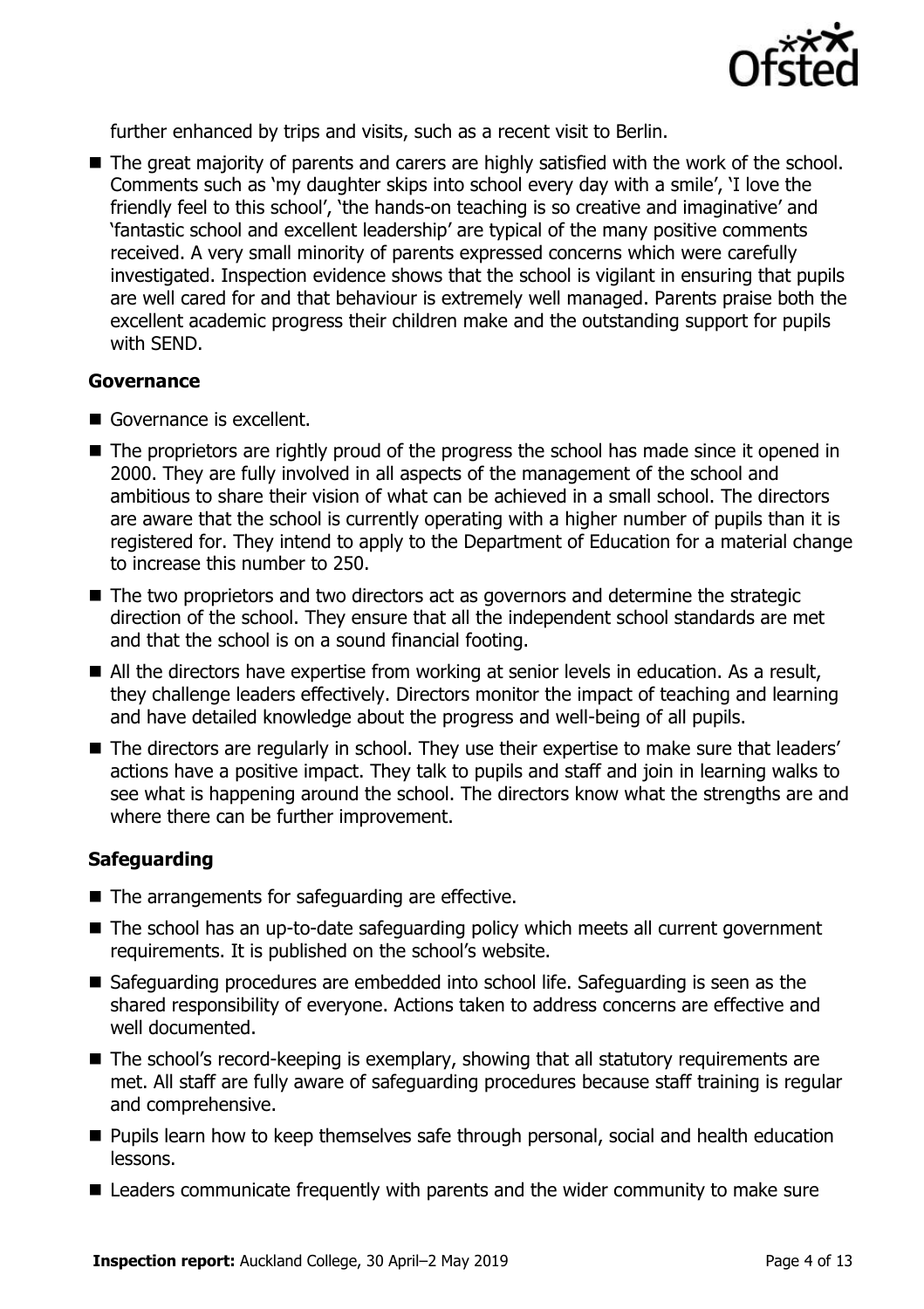

that pupils are safe.

- The on-site breakfast club and after-school clubs are well supervised so that pupils are safe throughout the day.
- Leaders conduct weekly reviews to ensure that the building and outside areas are safe, entrances are secure and that all rooms and equipment are safe and useable.

### **Quality of teaching, learning and assessment <b>COUNG COUNTY CONTROVIDG**

- The work in pupils' books in all phases shows outstanding progress from each individual starting point. The books illustrate that staff are consistent in setting high expectations and that pupils respond well.
- Across the school, teachers demonstrate excellent subject knowledge. Their extensive planning builds on pupils' prior learning from year to year, term to term, lesson to lesson in a well-structured way. This ensures that pupils make rapid progress.
- Teachers identify and tackle pupils' misconceptions quickly and provide support or extension activities to reinforce learning.
- Teachers use questioning very effectively to deepen understanding and ensure that pupils think hard about their learning.
- Teachers' enthusiasm is infectious, so pupils develop a real love of learning. Very high expectations for handwriting and the quality of presentation of work are set. As a result, pupils take great pride in their work.
- Teaching assistants make a strong contribution to learning across the school. A recent drive to develop and improve their subject knowledge ensures that they are having an even greater impact on the progress of pupils.
- **Pupils with SEND are very well catered for. There is excellent liaison between the SENCo,** teachers and teaching assistants which ensures that these pupils make excellent progress in line with, and sometimes exceeding, those without special needs.
- Homework is set regularly across the school. Parents appreciate the new system of displaying and celebrating homework projects on the school's web pages.
- In the prep school (Years  $1-6$ ) there is a very strong focus on teaching reading, which ensures that standards in reading are high. Pupils' interest in books is reflected in the fact that Year 6 runs a book club. Pupils can discuss their reading tastes with flair.
- $\blacksquare$  Prep school pupils enjoy working with subject specialists. For example, in art, Year 1 pupils were painting in the style of the artist Kandinsky and learning about his techniques and approach to art. In a Spanish lesson, pupils enjoyed learning how to describe the appearance of their family members in Spanish.
- The teaching of mathematics is a strength. Pupils are provided with challenging activities which enable them to make strong progress. For example, pupils in Year 7 were engrossed in proving Pythagoras' theorem. A recent initiative has been successful in improving pupils' confidence in using times tables as part of their mental mathematics.
- Teaching in science includes examples of practical investigations. For example, pupils in Years 8 and 9 were making models to show how the lungs work, using plastic water bottles and balloons.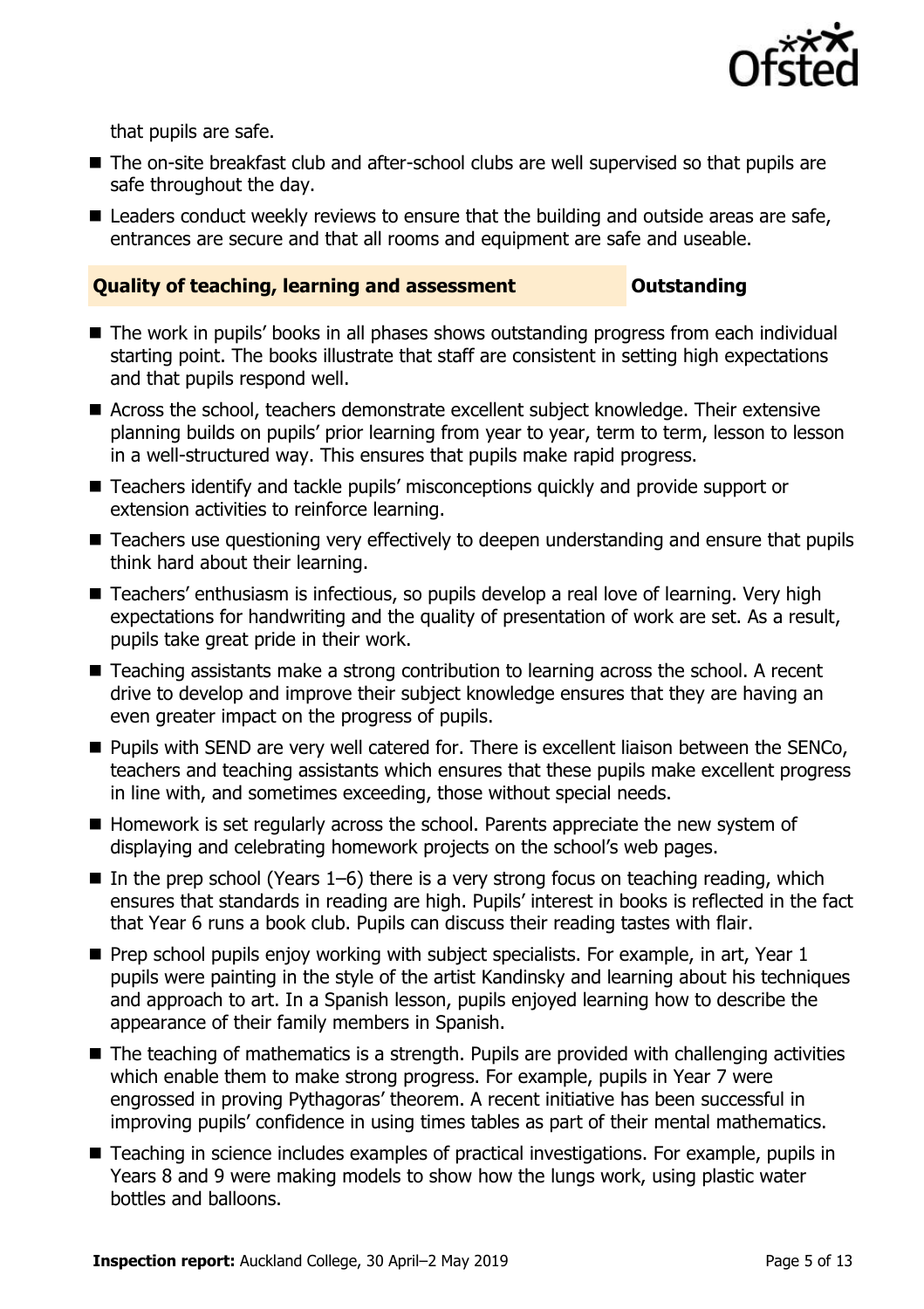

 In English, pupils are given many opportunities to write at length in a range of genres. Pupils make excellent progress with handwriting, punctuation, spelling and grammar. They develop a wide vocabulary and good communication skills. For example, Year 2 pupils confidently discussed the squalor of Victorian workhouse conditions and Years 10 and 11 pupils role-played interview panels and acted as applicants for a summer job. Prep school pupils were recently winners in a young writers' poetry competition.

#### **Personal development, behaviour and welfare <b>COU COULDER** Outstanding

#### **Personal development and welfare**

- The school's work to promote pupils' personal development and welfare is outstanding.
- The drive to enable every pupil to succeed and enjoy that success is reflected in the very positive attitudes of pupils across the school.
- **Pupils really enjoy the enriched curriculum which provides so many different** opportunities, such as projects on sensory science and dances across the world.
- **Pupils know that their voice is heard through the school council. For example, they have** negotiated changes to the way the outdoor areas are used and regularly choose which charities they want to support.
- Pupils have a strong social conscience. They are informed about issues such as global warming and plastic pollution and have strong views on the need to act. They have a good understanding of British values and the work of British institutions.
- **Pupils take pride in the fact that theirs is a multi-cultural school. They are respectful of** differences of gender, race and religion. These themes are covered effectively in the school's personal and social education curriculum. Valuing equality and diversity is inherent in the ethos of the school.
- **Pupils contribute to their local community in several ways. For example, a community** service group decided to support a local women's refugee charity and a pupil was chosen to be the junior mayor for Liverpool last September. Another pupil wrote to Knowsley Council about the lack of litter bins, succeeding in persuading the council to provide more bins. Reception pupils left painted poppies in the local park in Remembrance week.
- Most pupils agree that bullying is rare. Minor bullying issues are dealt with quickly and effectively. Some pupils are mature in their attitude and recognise that sometimes bullying is a falling out of friends. Pupils know that they can seek support from staff if they feel unhappy or worried.
- **Pupils know how to keep themselves safe online and when out in the wider community.** All relevant polices for ensuring pupils' health, safety and well-being are in place. Pupils feel safe and well looked after.
- **Pupils are well prepared for the next stage of their education. Year 6 pupils follow a** timetable similar to that in Year 7, so that they are used to a secondary-style school day. Careers education is a regular feature in the secondary school and is beneficial in helping pupils to determine their next steps in work, education or training.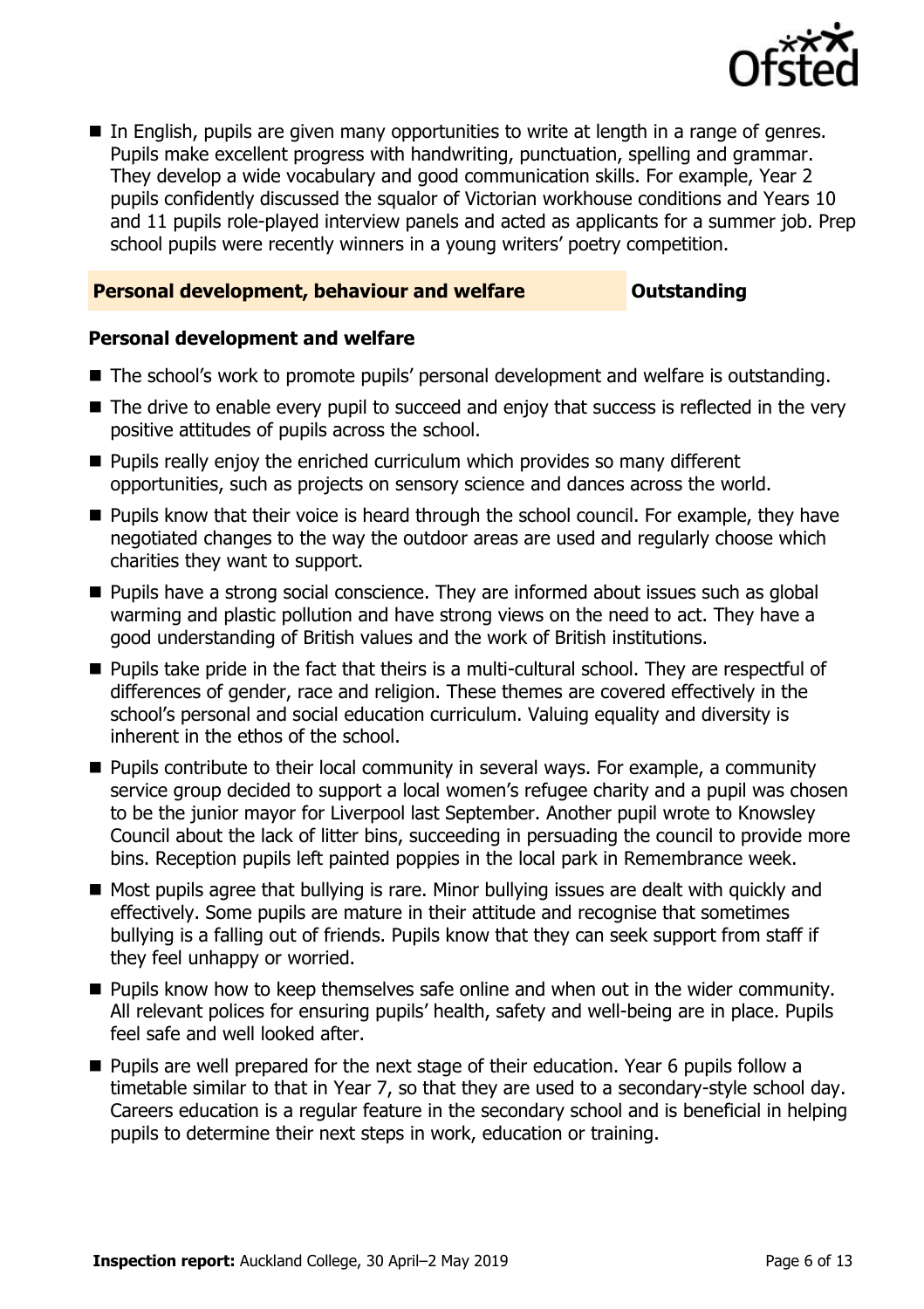

### **Behaviour**

- The behaviour of pupils is outstanding.
- **Pupils dress smartly in their uniforms and take pride in their appearance. The school** buildings are free from any litter or graffiti.
- Relationships between pupils and staff are respectful. Pupils want to work hard and please their teachers and teaching assistants. As a result, they enjoy learning.
- **Pupils of all ages behave in a friendly and mature way. They work together in mixed-age** groups in clubs and curriculum projects and share resources at breakfast and after-school clubs.
- Attendance is at least in line with the national average. Attendance rates are sometimes affected by pupils visiting families who live abroad and by long-term illness.
- The school rarely uses alternative provision. If pupils are attending courses elsewhere, their attendance, behaviour and progress are regularly checked.

#### **Outcomes for pupils Outstanding**

- **Pupils across the school make excellent progress in reading, writing and mathematics.** Tracking information for this academic year shows that 73% of all pupils in Years 1–6 are exceeding standards expected for their age in reading, writing and mathematics. At the beginning of the year, this figure was just 33%.
- Reading is a strength and 87% of all pupils in Years 1–6 are exceeding national standards. Most pupils read regularly and with enjoyment. On average, pupils are reading above their chronological age by two years. The average spelling age is one year ahead of their chronological age. One reason for this is the excellent progress pupils make in phonics in the early years and in Years 1 and 2.
- Standards in writing and mathematics and not quite as high, with 62% exceeding national standards in writing and 52% in mathematics. The school knows these figures will rise further by the end of the summer term as more work is covered.
- The work in pupils' books confirms this tracking information. Very strong progress is evident in all subject areas.
- **Pupils' work in mathematics is set out carefully to avoid elementary mistakes. Pupils are** adept in solving problems and explaining their answers. Teachers regularly set extra challenge questions after they have marked books, to which pupils respond with enthusiasm.
- In science, pupils demonstrate excellent knowledge across a variety of topics. They use scientific vocabulary accurately and include high-quality diagrams and illustrations.
- Pupils write confidently in a variety of different genres. For example, Year 8 and 9 pupils have studied several of Shakespeare's plays and write knowledgably about the different types of drama he produced. Pupils are adept at writing balanced arguments. For example, their preparation for a debate on whether graffiti is acceptable or not was well researched. Standards in spelling, grammar and punctuation are high. The school's drive since the previous inspection to improve handwriting and presentation skills has been very successful.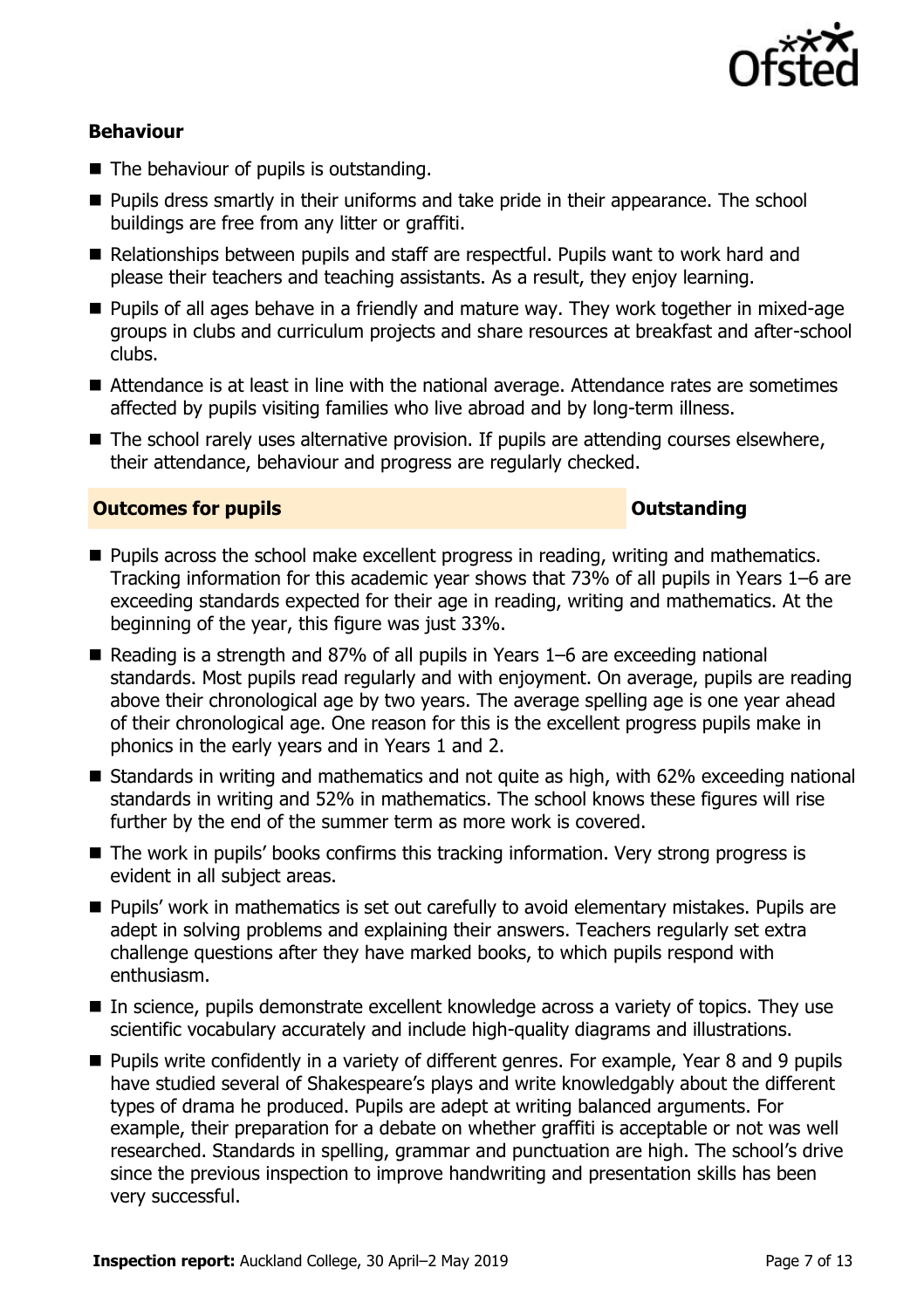

- The most able pupils in all classes are encouraged to push themselves further. Pupils are producing complex sentences from an early stage. Science work is very well presented. English books show very strong progress. In humanities subjects, there are many opportunities for research and extended writing. The most able pupils use stimulus advice sheets to inspire greater depth in their work.
- **Pupils with SEND make exceptional progress and respond to the same high expectations** as other pupils. They are provided with support sheets to enable them to achieve as well as other pupils.
- Secondary-aged pupils make excellent progress from their very varied starting points. Many pupils join the school late in key stage 3 and sometimes in key stage 4. There are over a third of current pupils in Years 7–11 with SEND. A higher percentage of pupils than those in the prep school speak English as an additional language. Several are at an early stage of learning English.
- Cohorts for different GCSE and technical qualifications are very small, often less than five pupils, so comparisons with national GCSE results are not valid. Those who take GCSE subjects achieve well in subjects, including English, mathematics, science, geography, history, business studies, art and music. Occasionally, very able pupils sit GCSE examinations at the end of Year 10 and begin work on Advanced-level topics.
- **Pupils who move school at the end of Year 6, those who stay into the secondary school or** join during key stages 3 and 4 are all very well equipped for the next stage of their education. This is because of their qualifications, personal development, communication skills and positive attitudes to learning.

### **Early years provision CONSERVING SERVING SERVING SERVICES**

- Children make excellent progress in the early years as a result of very effective leadership, high-quality teaching and strong provision. Most children join the pre-prep classes with skills and knowledge that are typical for their age. They make excellent progress from their starting points so that they are very well prepared for Year 1. The proportion of children achieving a good level of development is very high.
- Currently there are three pre-prep classes and one Reception class. Children learn very well in stimulating indoor and outdoor areas. Staff work very closely together to ensure that learning is always motivating and enjoyable in all areas of development. They set the highest expectations for paying attention, behaviour and learning, to which children respond very positively.
- **Phonics is particularly well taught in small groups to allow for intensive, focused learning.** There is a strong focus on reading from the start, so standards are high.
- Adults plan ambitious activities, such as in mathematics, where children became adept at estimating before measuring objects. In science, children were deciding what would happen when objects were put into water. They were totally absorbed in considering what would sink and what would float. They were developing good use of scientific language, for example 'I predict that Spiderman will sink'.
- Staff continually assess how well children are doing and use this information very accurately to develop learning. The needs of individual children, including those with SEND, are well met.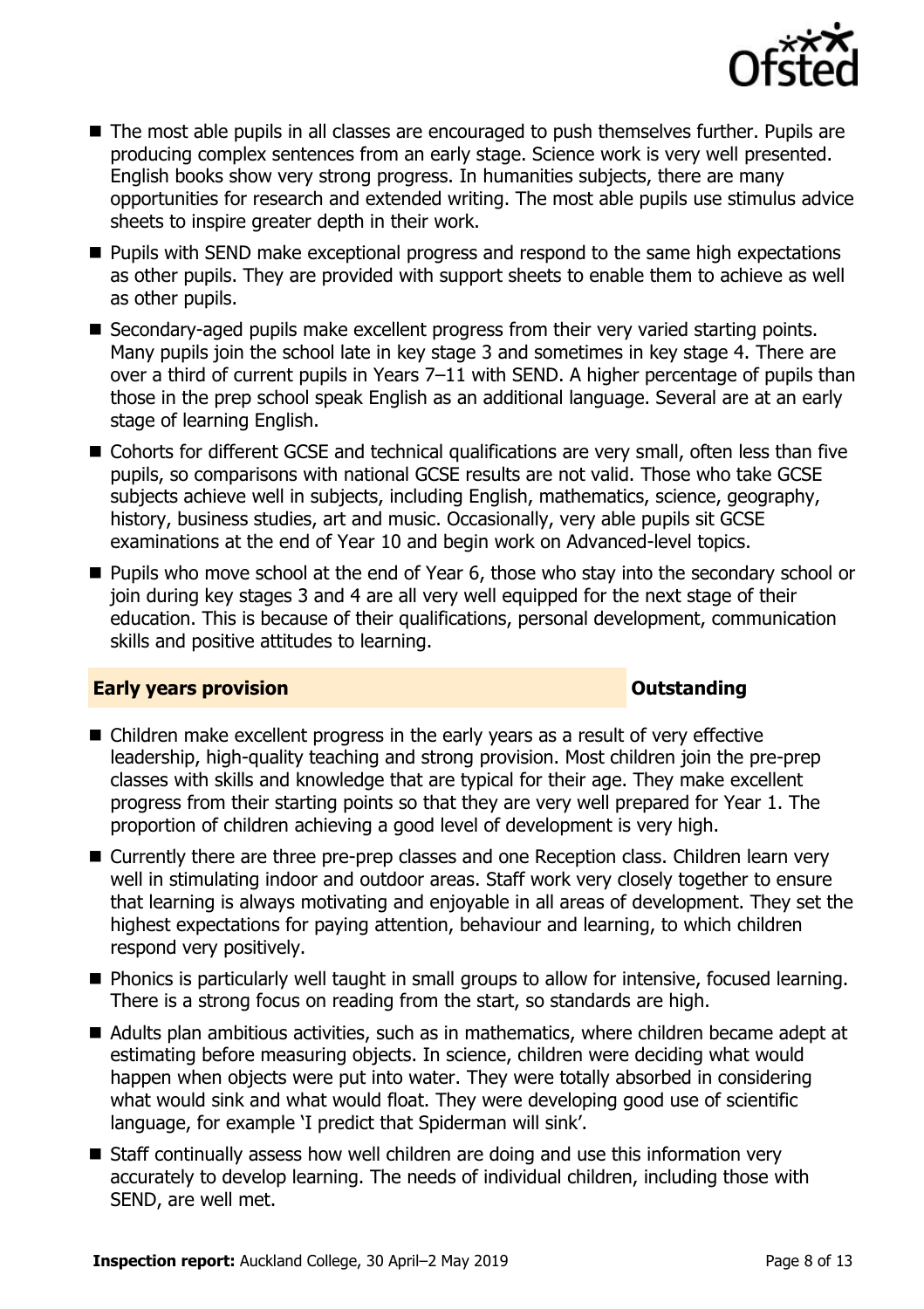

- Staff make learning motivating and enjoyable in all areas of development. For example, children enjoy the gardening area, where they learn about spring, nature and life cycles. The story of 'The Very Hungry Caterpillar' led to learning about healthy eating and counting and subtracting the number of caterpillars found on leaves.
- Children's behaviour is excellent. They work and play happily together, sharing resources and talking about their activities. They show respect to all staff and are open and confident when talking to visitors. They are curious and motivated to learn.
- Children relish the wider opportunities they are given through the enhanced curriculum. They can choose from many extra activities, such as sensory science or dances of the world.
- All welfare requirements are met so that children learn in a safe, healthy and secure environment. Leaders have introduced a worry monster area so that children can talk about their feelings if they are anxious or angry.
- The school has excellent links with parents, who are kept fully informed about what is happening at school through an electronic information-sharing system. They are invited to attend 'stay and play' sessions, workshops are provided for reading and mathematics and staff are always available to offer advice or support. Many parents expressed their wholehearted approval and appreciation of the pre-prep department. They had nothing but praise for the staff, the quality of teaching and the progress their children are making.
- Leadership of the early years is outstanding. The leader has recently been appointed as an assistant headteacher. She has introduced more high-quality training for all staff on children's emotional development, promoting manual dexterity and accelerated phonics. She is improving transition between the on-site nursery, the pre-prep and key stage 1. She has a clear focus for further development, which includes making stronger links with other schools, developing the roles of teaching assistants and further improving outdoor provision.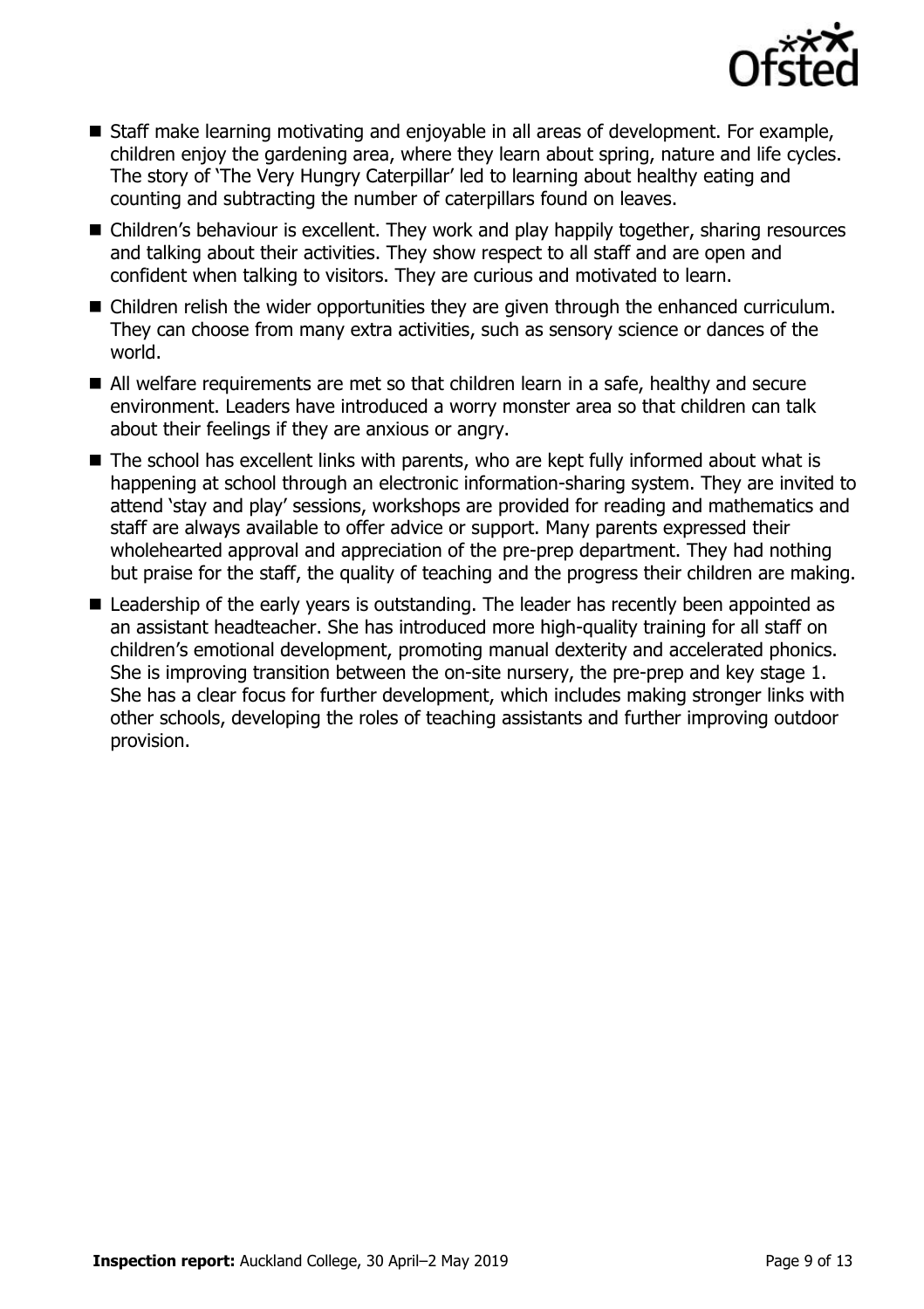

# **School details**

| Unique reference number | 132119   |
|-------------------------|----------|
| DfE registration number | 341/6046 |
| Inspection number       | 10092580 |

This inspection was carried out under section 109(1) and (2) of the Education and Skills Act 2008, the purpose of which is to advise the Secretary of State for Education about the school's suitability for continued registration as an independent school.

| Type of school                      | Other independent school                |
|-------------------------------------|-----------------------------------------|
| School category                     | Independent school                      |
| Age range of pupils                 | 3 to 16                                 |
| Gender of pupils                    | Mixed                                   |
| Number of pupils on the school roll | 245                                     |
| Number of part-time pupils          | 62                                      |
| <b>Proprietors</b>                  | Anthony Akaraonye and Gillian Akaraonye |
| Chair                               | N/A                                     |
| <b>Headteacher</b>                  | Stephanie Boyd                          |
| Annual fees (day pupils)            | £5,000 to £7,500                        |
| Telephone number                    | 0151 727 0083                           |
| Website                             | www.aucklandcollege.com                 |
| Email address                       | info@aucklandcollege.com                |
| Date of previous inspection         | 1-3 November 2016, 9 November 2016      |

### **Information about this school**

- Auckland College is an independent co-educational day school.
- The school provides a breakfast club, after-school clubs and holiday clubs for 51 weeks of the year. These clubs are managed by the executive board and run by staff employed by the school.
- The number of pupils on roll has increased since the last inspection from 217 to 245. The school is registered for 210 pupils.
- The proprietors also run an on-site nursery that provides for children from birth to two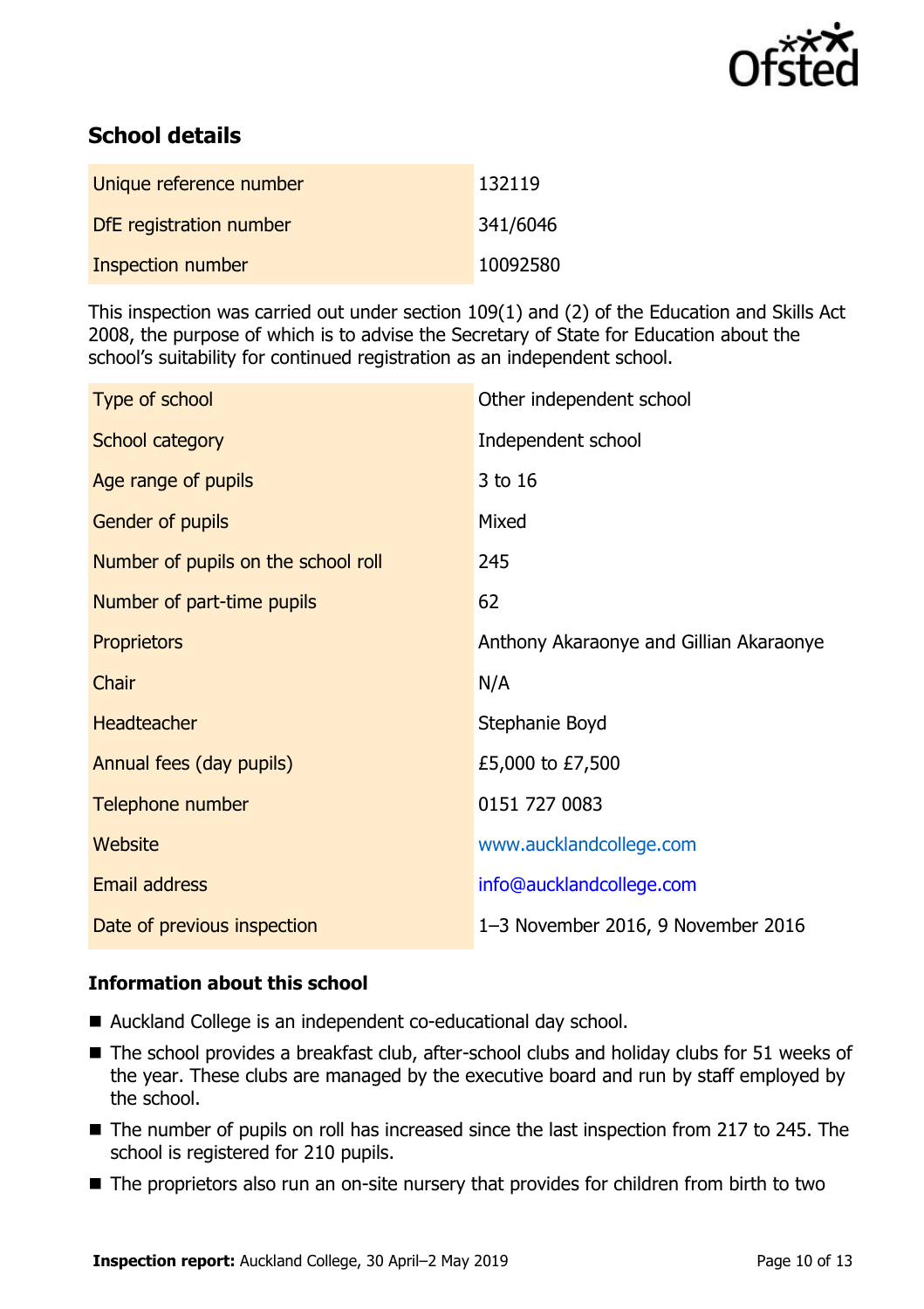

and half years old. This provision is subject to an early years inspection.

- There are 106 children in the early years, of which 62 are part-time. Almost all are in receipt of nursery funding. Children are taught in three pre-school classes and one Reception class.
- There are 63 pupils in the secondary school. Over a third of these pupils are identified as having special educational needs and/or disabilities.
- A high proportion of pupils are from minority ethnic backgrounds. Many speak English as an additional language, but few are at an early stage of learning English.
- The school uses provision for physical education at I.M. Marsh sports centre, which is part of Liverpool John Moores University, and local leisure centres. Occasionally, pupils attend part-time alternative provision at Liverpool Football College.
- The last standard inspection of Auckland College took place on 1–3 November and 9 November 2016.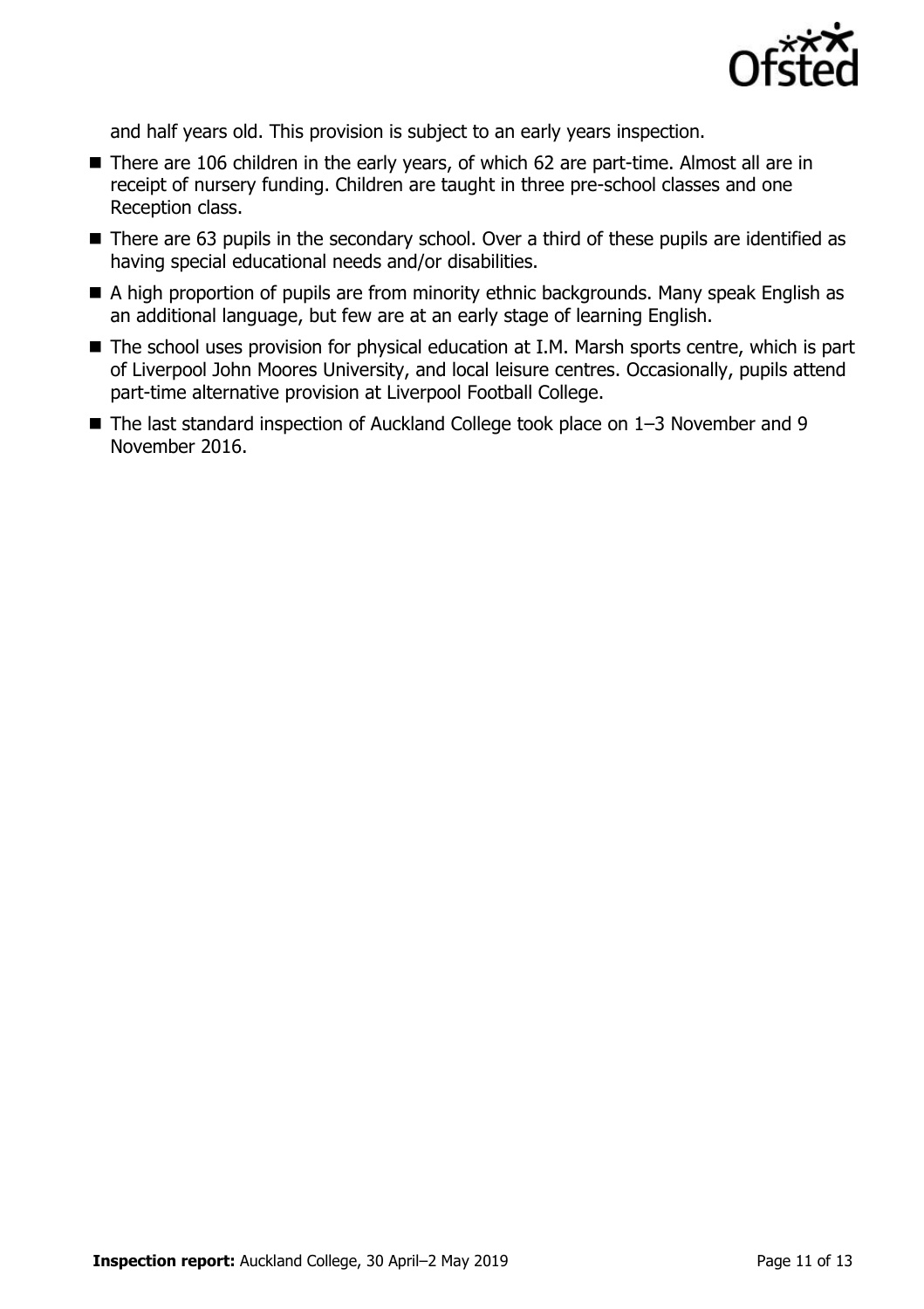

# **Information about this inspection**

- Inspectors observed teaching and learning in all classes in a range of subjects. They looked at pupils' work in books with senior leaders and the records of their progress.
- Inspectors listened to pupils' reading in Years 2, 5 and 6 and held discussions with two groups of pupils. They talked informally with pupils around the school, at playtimes and in lessons.
- Inspectors took account of the 53 responses to Parent View and spoke to parents as they arrived at school. They scrutinised the 17 responses to the Ofsted staff survey and spoke to many members of staff following observations.
- Meetings were held with the proprietors, the directors, the headteacher and senior and middle leaders.
- The lead inspector toured the school to check that the premises were suitable.
- Inspectors examined a range of documents to check compliance with the independent school standards. They also looked at the school's self-evaluation and development plans, records of leaders' checks on the quality of teaching and outcomes for pupils, the school's assessment information and school policies.
- Inspectors scrutinised the school's safeguarding documents, policies and procedures, including attendance and behaviour records.

#### **Inspection team**

**Judith Straw, lead inspector Construction** Ofsted Inspector

**Maggie Parker Community Community** Construction Construction Construction Construction Construction Construction Construction Construction Construction Construction Construction Construction Construction Construction Cons